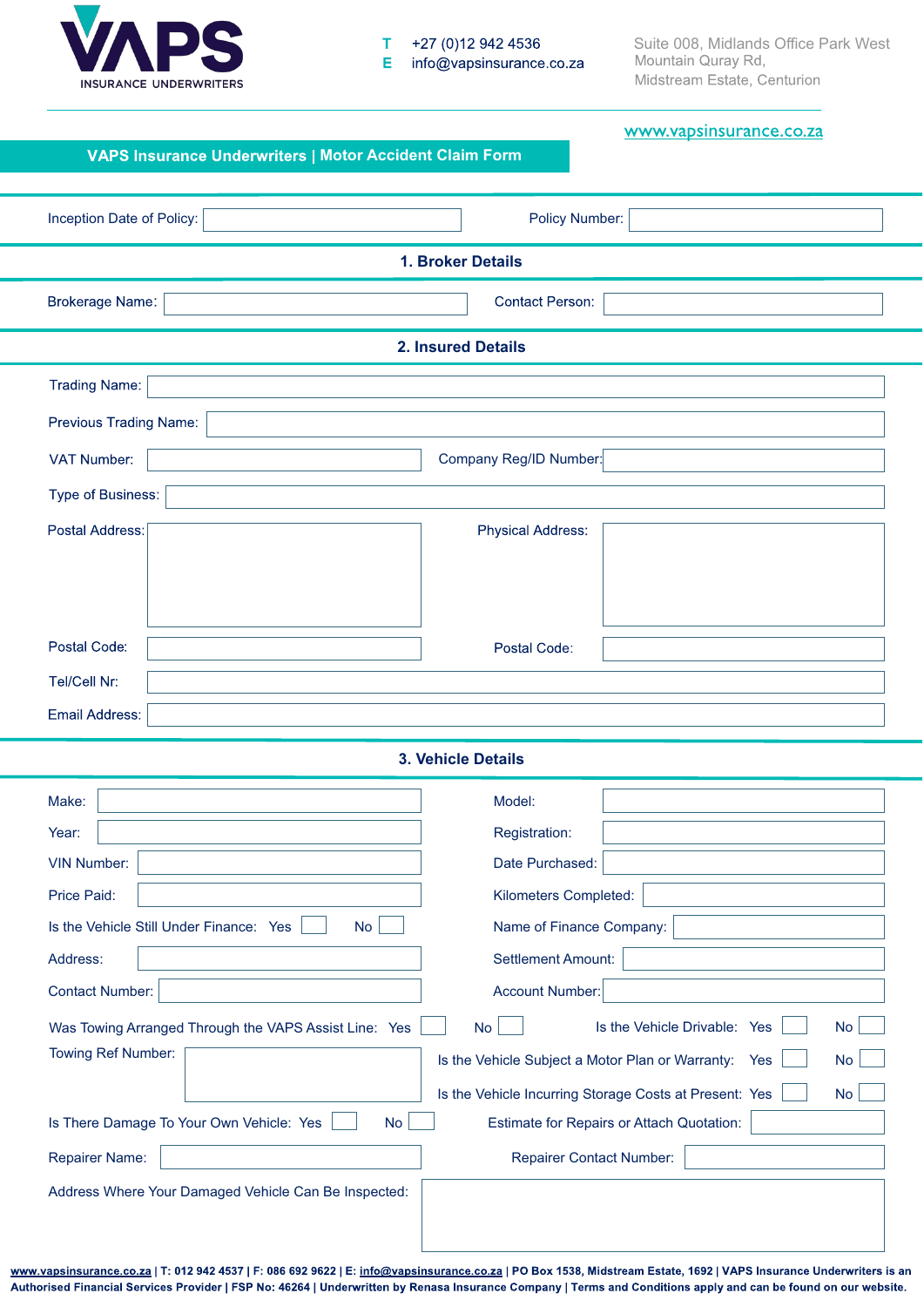

#### +27 (0)12 942 4536 T E info@vapsinsurance.co.za

Suite 008, Midlands Office Park West<br>Mountain Quray Rd, Midstream Estate, Centurion

# www.vapsinsurance.co.za

| <b>4. Trailer Details</b>                                                                   |                                                |  |  |  |  |
|---------------------------------------------------------------------------------------------|------------------------------------------------|--|--|--|--|
| <b>Trailer 1</b><br>Make:<br>Model:<br>Registration:<br><b>Trailer 2</b><br>Make:<br>Model: | Year:<br><b>VIN Number:</b><br>Year:           |  |  |  |  |
| Registration:                                                                               | <b>VIN Number:</b>                             |  |  |  |  |
|                                                                                             |                                                |  |  |  |  |
| <b>5. Driver Details</b>                                                                    |                                                |  |  |  |  |
| Name:<br>Surname:                                                                           | ID Number:                                     |  |  |  |  |
| Occupation:                                                                                 | <b>Tel Number:</b>                             |  |  |  |  |
| Does the Driver Have a Valid South African Drivers Licence: Yes                             | <b>No</b><br>If No, Please Specify:            |  |  |  |  |
| <b>Drivers Licence Code:</b>                                                                | Date of First Issue:                           |  |  |  |  |
| Place Licence Obtained:                                                                     | <b>Expiry Date:</b>                            |  |  |  |  |
| Has Licence Ever Been Endorsed: Yes<br><b>No</b><br><b>No</b>                               | Licence Number:                                |  |  |  |  |
| Has He/She Any Physical Defects: Yes<br><b>No</b><br>Any Previous Accidents or Losses: Yes  | Purpose of Driving:                            |  |  |  |  |
| Was He/She Driving With Your Permission: Yes<br><b>No</b>                                   | Is He/She Employed by You:<br><b>No</b><br>Yes |  |  |  |  |
| Driver Signature:                                                                           | Date Signed:                                   |  |  |  |  |
| <b>6. Third Party Details</b>                                                               |                                                |  |  |  |  |
| Name:<br>Surname:                                                                           | <b>ID Number:</b>                              |  |  |  |  |
| Make:                                                                                       | Model:                                         |  |  |  |  |
|                                                                                             |                                                |  |  |  |  |
| Year:                                                                                       | Registration:                                  |  |  |  |  |
| <b>Tel Number:</b>                                                                          | E-mail Address:                                |  |  |  |  |
| Is the Vehicle Insured: Yes<br><b>No</b>                                                    | Insurance Company:                             |  |  |  |  |
| <b>No</b><br>Does the Third Party Have a Valid Licence: Yes                                 | Licence Number:                                |  |  |  |  |
| Will the Third Party be Claiming for Damages: Yes<br><b>No</b>                              | Cost of Damages:                               |  |  |  |  |
| Details of Damages:                                                                         |                                                |  |  |  |  |
|                                                                                             |                                                |  |  |  |  |
| <b>7. Police Details</b>                                                                    |                                                |  |  |  |  |
| <b>Police Station:</b><br>Yes<br><b>No</b><br>Was the driver tested for alcohol or drugs:   | <b>SAP Reference Number:</b><br>Date Reported: |  |  |  |  |

www.vapsinsurance.co.za | T: 012 942 4537 | F: 086 692 9622 | E: info@vapsinsurance.co.za | PO Box 1538, Midstream Estate, 1692 | VAPS Insurance Underwriters is an Authorised Financial Services Provider | FSP No: 46264 | Underwritten by Renasa Insurance Company | Terms and Conditions apply and can be found on our website.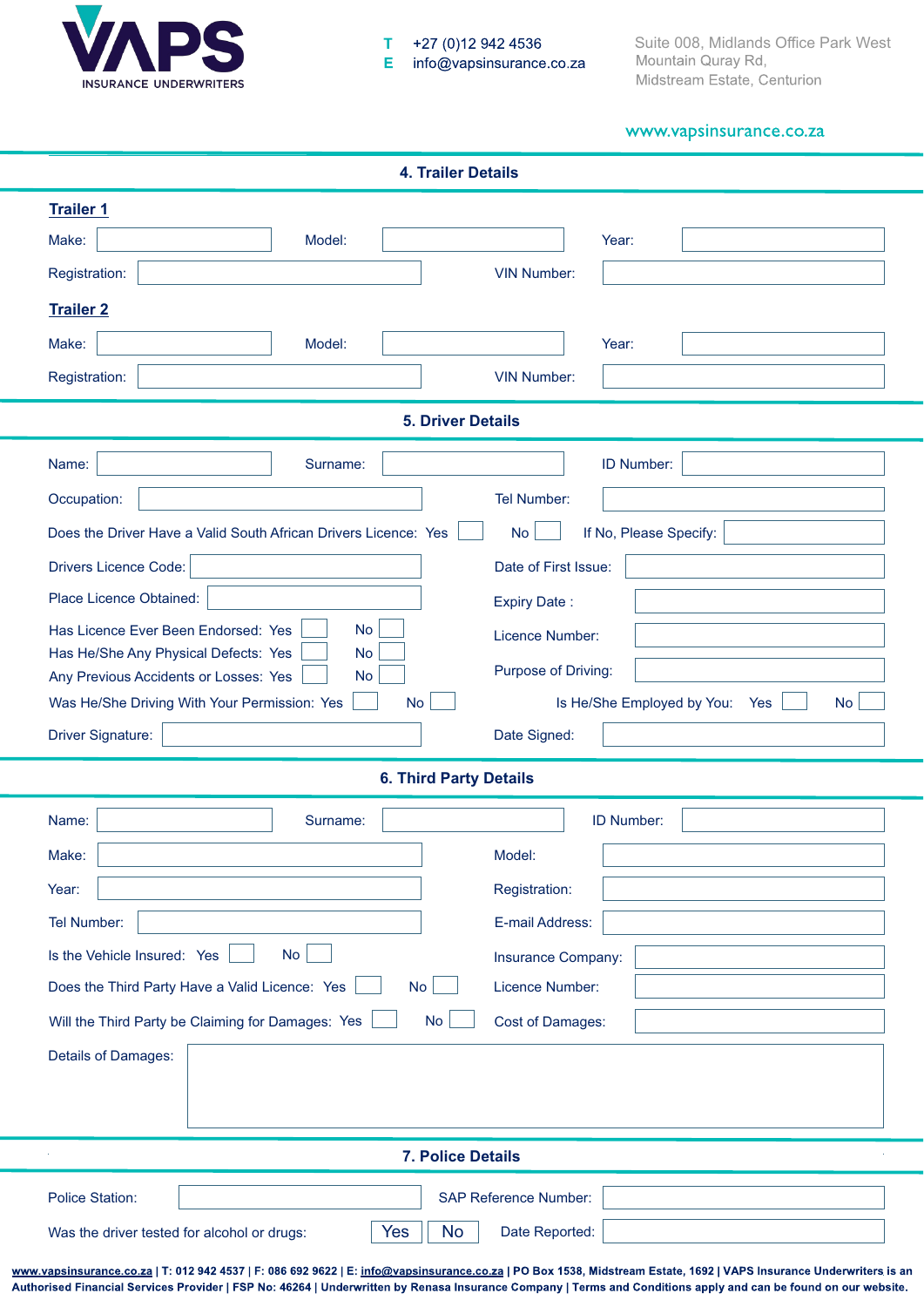

# www.vapsinsurance.co.za

| <b>8. Accident Details</b>                                   |                                                            |  |  |  |
|--------------------------------------------------------------|------------------------------------------------------------|--|--|--|
| Date:                                                        | Time:                                                      |  |  |  |
| Place:                                                       |                                                            |  |  |  |
| Speed Before Accident km/h:                                  | Moment of Impact km/h:                                     |  |  |  |
| <b>Weather Conditions:</b>                                   | Visibility:                                                |  |  |  |
| Road Surface:                                                | Width of Road:                                             |  |  |  |
| Was Any Warning Given By You? E.g Hooting, Indication ect:   |                                                            |  |  |  |
| Is There Any Video Footage of the Accident: Yes<br><b>No</b> | Can you Supply Us With the Video Footage: Yes<br><b>No</b> |  |  |  |
| <b>Description of Accident:</b>                              |                                                            |  |  |  |
|                                                              |                                                            |  |  |  |
|                                                              |                                                            |  |  |  |
|                                                              |                                                            |  |  |  |
|                                                              |                                                            |  |  |  |
|                                                              |                                                            |  |  |  |
|                                                              |                                                            |  |  |  |
|                                                              |                                                            |  |  |  |
|                                                              |                                                            |  |  |  |
|                                                              |                                                            |  |  |  |

## **Scetch of Accident:**

www.vapsinsurance.co.za | T: 012 942 4537 | F: 086 692 9622 | E: info@vapsinsurance.co.za | PO Box 1538, Midstream Estate, 1692 | VAPS Insurance Underwriters is an Authorised Financial Services Provider | FSP No: 46264 | Underwritten by Renasa Insurance Company | Terms and Conditions apply and can be found on our website.